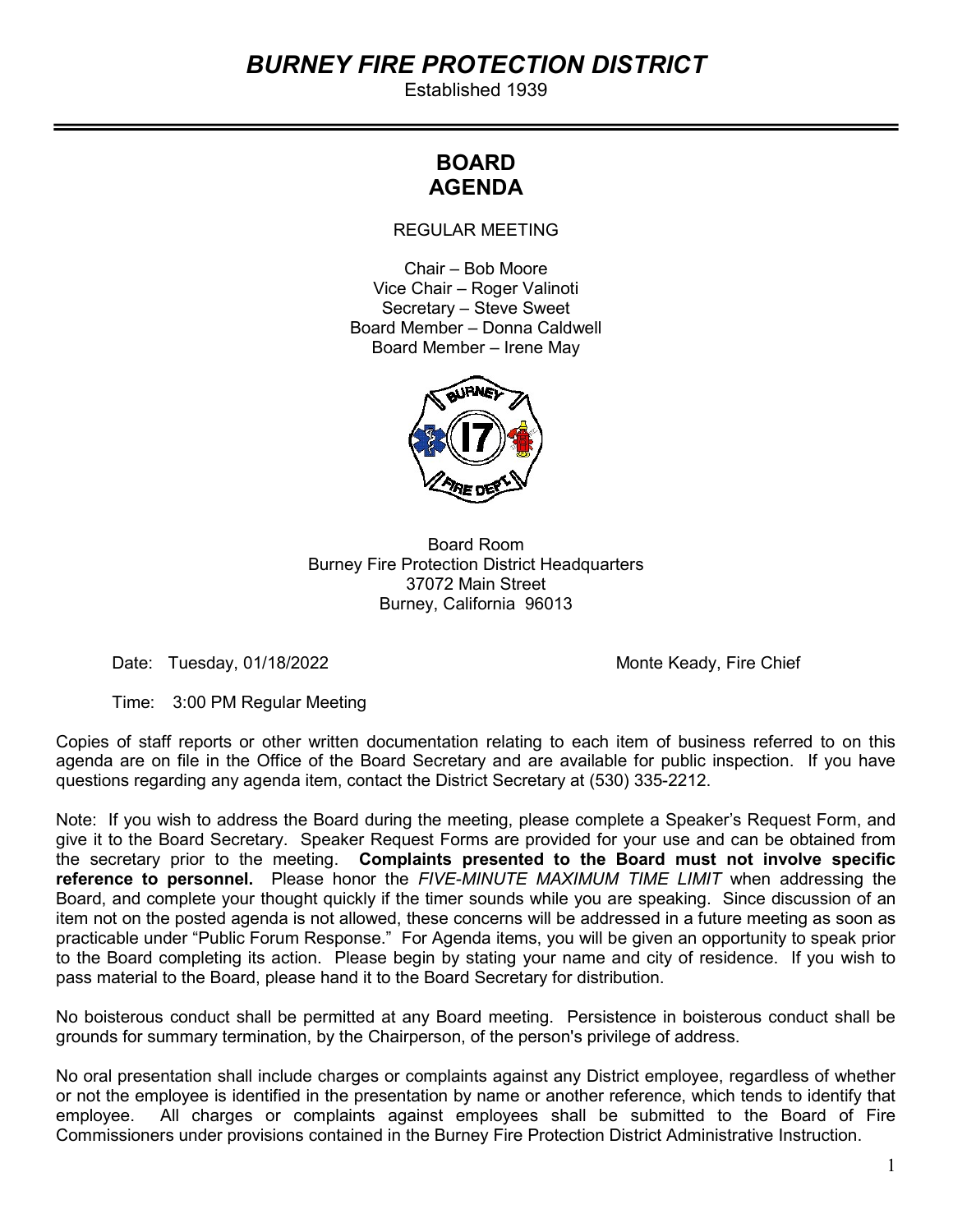Willful disruption of any of the meetings of the Board of Fire Commissioners shall not be permitted. If the Chairperson finds that there is, in fact, willful disruption of any meeting of the Board, he/she may order the room cleared and subsequently conduct the Board's business without the audience present except for duly accredited representatives of the news media, whom the Chairperson finds not to have participated in the disruption. After clearing the room, the Board may permit those persons, who in their opinion were not responsible for the willful disruption, to re-enter the meeting room.

#### BURNEY FIRE PROTECTION DISTRICT Board of Fire Commissioners Tuesday, 01/18/2022 3:00 PM Regular Meeting

# **OPEN SESSION**

## 1. MEETING CALLED TO ORDER

Chair Moore

#### 2. FLAG SALUTE

Chair Moore

#### 3. ROLL CALL

Bob Moore Roger Valinoti Steve Sweet Donna Caldwell Irene May

#### 4. BOARD REORGANIZATION/ COMMITTEE APPOINTMENT

- a. Chair, Vice Chair, Secretary
- b. Committee Appointments

#### 5. AGENDA APPROVAL

#### 6. ANNOUNCEMENTS

#### 7. PRESENTATIONS

#### 8. COMMITTEE REPORTS

#### 9. PUBLIC FORUM

Public Comments

#### 10. PUBLIC FORUM RESPONSE

Response to public comments by Chief, if necessary